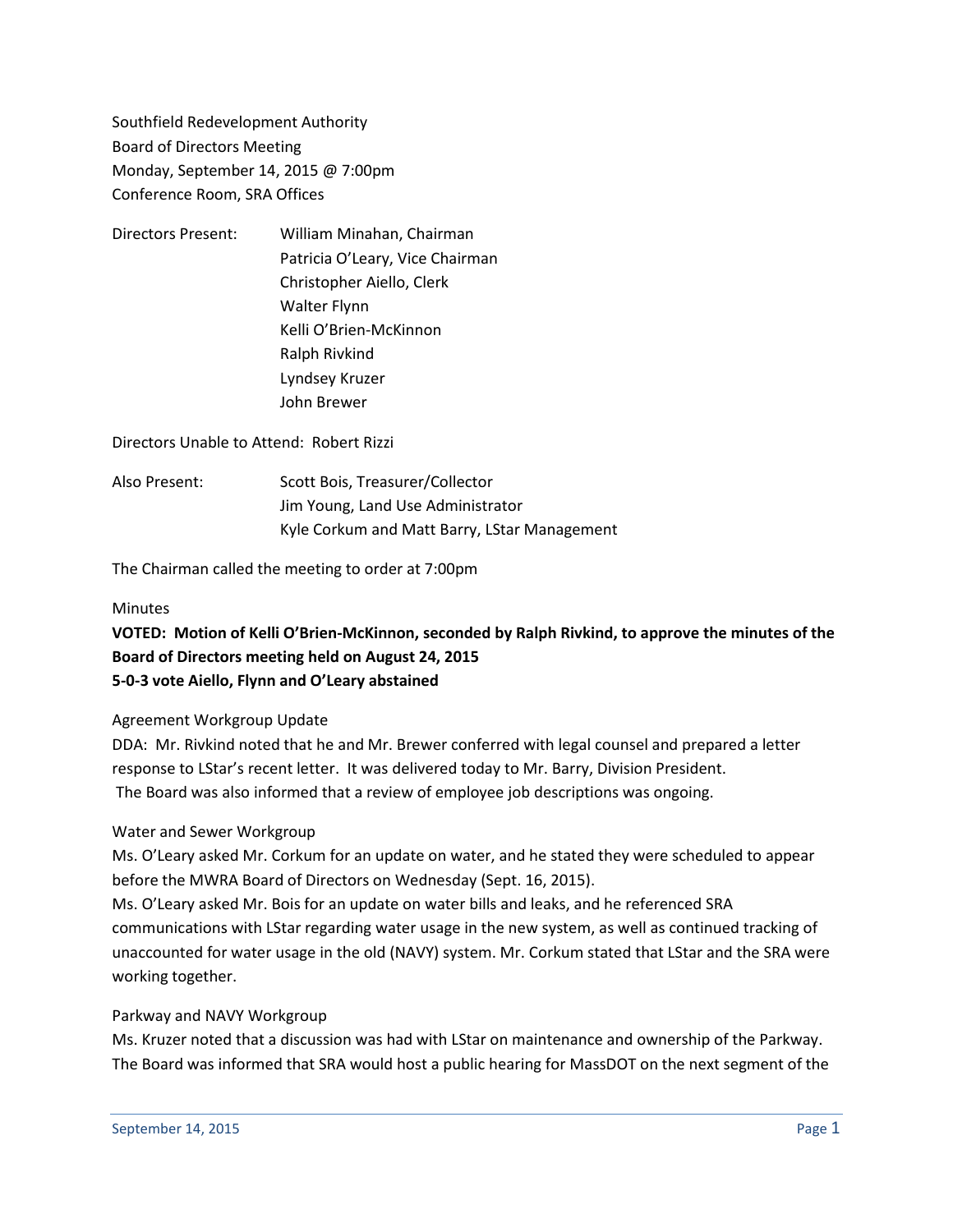## Parkway.

Mr. Flynn asked if the Workgroup Meetings were open to all members of the group, and the Chairman confirmed they were.

## Master Plan Workgroup

Mr. Flynn noted that the Master Plan was still evolving, and that he was no longer able to attend the Tuesday morning meetings. He asked Mr. Corkum if the work product from each meeting could be copied to a thumb drive so he could review it at a later time. Mr. Corkum stated he would be happy to circulate a copy of any relevant changes to the Master Plan to the workgroup, and would also consider scheduling the larger monthly meetings later in the day.

## LStar Management Report

Mr. Corkum noted that there were five commercial prospects interested in locating to the Parkway; that Pulte Homes had not yet disclosed their home prices, that chain link fencing was being replaced with split rail along the residential borders of the Base, and that he may need assistance from SRA to seek NAVY's permission for the continued use of Hangar 2.

# **VOTED: Motion of Kelli O'Brien-McKinnon, seconded by Chris Aiello, to authorize the Chairman to sign any NAVY applications that may be required for the continued use of Hangar 2. Unanimous vote**

Mr. Corkum voiced concern with deer hunting that occurs on the site, and with new nature trails about to be opened to the public. He asked the Board to consider a universal no hunting policy for the entire site.

Mr. Young was asked to contact the National Park Service regarding posting of signs on the PBC land. A lengthy discussion ensued on liability insurance and enforcing a hunting policy and Mr. Bois noted that a comprehensive insurance review on SRA's liabilities had already been completed, but would be revisited if a no hunting policy was adopted. The Chairman requested a written response on coverage for hunting incidents.

The Board agreed that the matter should be brought to the next Board meeting.

### Staff Report

Mr. Bois noted that Fiscal Year 2015 was closed and the auditors were due.

Staff responded to comments provided by Mr. Rivkind on the four vendor contracts that were provided to the Board.

Mr. Young noted that a public hearing was scheduled for the next Board meeting on Weymouth's major zoning revisions.

He also noted he was communicating with Pulte Homes and Northland as they break ground on their projects.

Mr. Flynn was informed that further discussion was needed with Weymouth DPW on Dig Safe markings at Southfield.